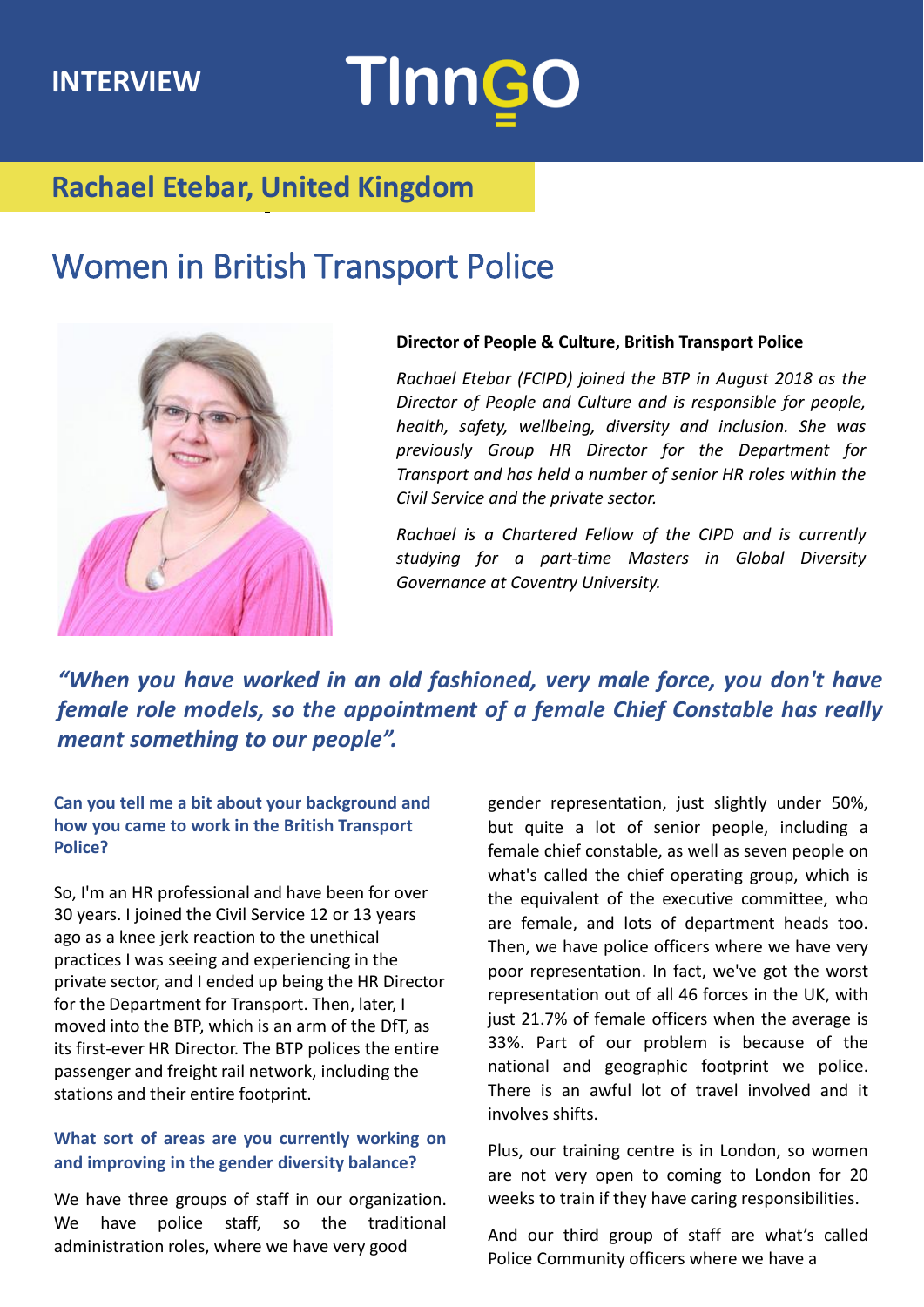slightly better representation. It's in the mid 20s, though this is still very low.

We have made improvements since I started. For example, all the images on our recruitment table when I joined were people in uniform with guns and with dogs. All the language was about chasing the bad guys down and the whole approach was really masculine.

And it gave a false representation of what we actually do, because most police forces spend 80% of their time on bread-and-butter crime. 80% of our time is spent on vulnerability. If you want to run away you go to a train station, if you're homeless, you often go to a train station because it's warm and it's dry. We get a lot of drunkenness with football matches which brings opportunistic crime and rape. And we also get a lot of trafficking of humans on trains and a lot of what's called county lines, which is using young children to carry drugs around.

So, we've done a lot of changing our advertising material to focus on protecting lives, protecting you when you go to a social event, or on your daily commute.

And we try and emphasize this kind of messages in our recruitment. We're in the middle of putting together the first ever part-time police officer recruitment campaign and we just upped our maternity leave so it's now 26 weeks full and 26 weeks half pay.

We are trying to improve this so we can focus on family friendly and we are doing a lot of work at the moment on senior role models and female role models, like the new Chief Constable talking about balancing work and life, and the fact that she leaves when it's her child's school sports day to try and make it more personable.

There are ethical dilemmas, which include tackling sexual harassment. That "boys' club" kind of behavior was rife when I came in. I got patronized myself by people. There was really inappropriate behavior, about sexual relationships, bullying, and harassment. So, we've done a campaign about harassment at work, and we have had a huge rise in complaints, but that's good because I think we're flushing it out. We've

had some high-profile dismissals and we publish who's been dismissed and why they've been dismissed which causes shockwaves. So, it's challenging all these really old stereotypes and old behaviors that kind of have been there systemically for a very long time.

Nowadays, the millennials have very different views about what is gender, what is sexuality and everything else and are not prepared to be treated differently. And there's a real clash of culture between our long-serving normally male officers and these millennials who just won't tolerate it.

We've got our first ever transgender police officer now, who is open and proud to be trans. We've also got our first non-binary police officer and we had a massive debate about uniforms because uniforms are genderised. Men wear a tie, women wear cravats, and men wear the big hat and women wear a bowler hat. So, we've now changed our uniform policies as a result of this person coming in, so people can choose which clothes they want to wear.

I also get questioned as to why we want to gather gender data? Bus users are bus users. I find it very hard to understand where they're coming from, why they don't think we need anything, but I'm trying to say that if you're a transport operator, these data will improve your passenger numbers. It will improve the numbers of people who want to come forward and use your service. It will improve safety.

#### **Do you get many issues from the women who work within the service about their safety? What concerns do they have?**

Not huge amounts, because obviously we put them through personal safety training. They are trained to keep themselves safe. We also teach them diffusion techniques to talk people down, but we do get women assaulted and we get on average 15 to 20 officers a week assaulted, of which a proportion are women. But there's not a differential in the numbers of women, so we're not seeing women targeted as such.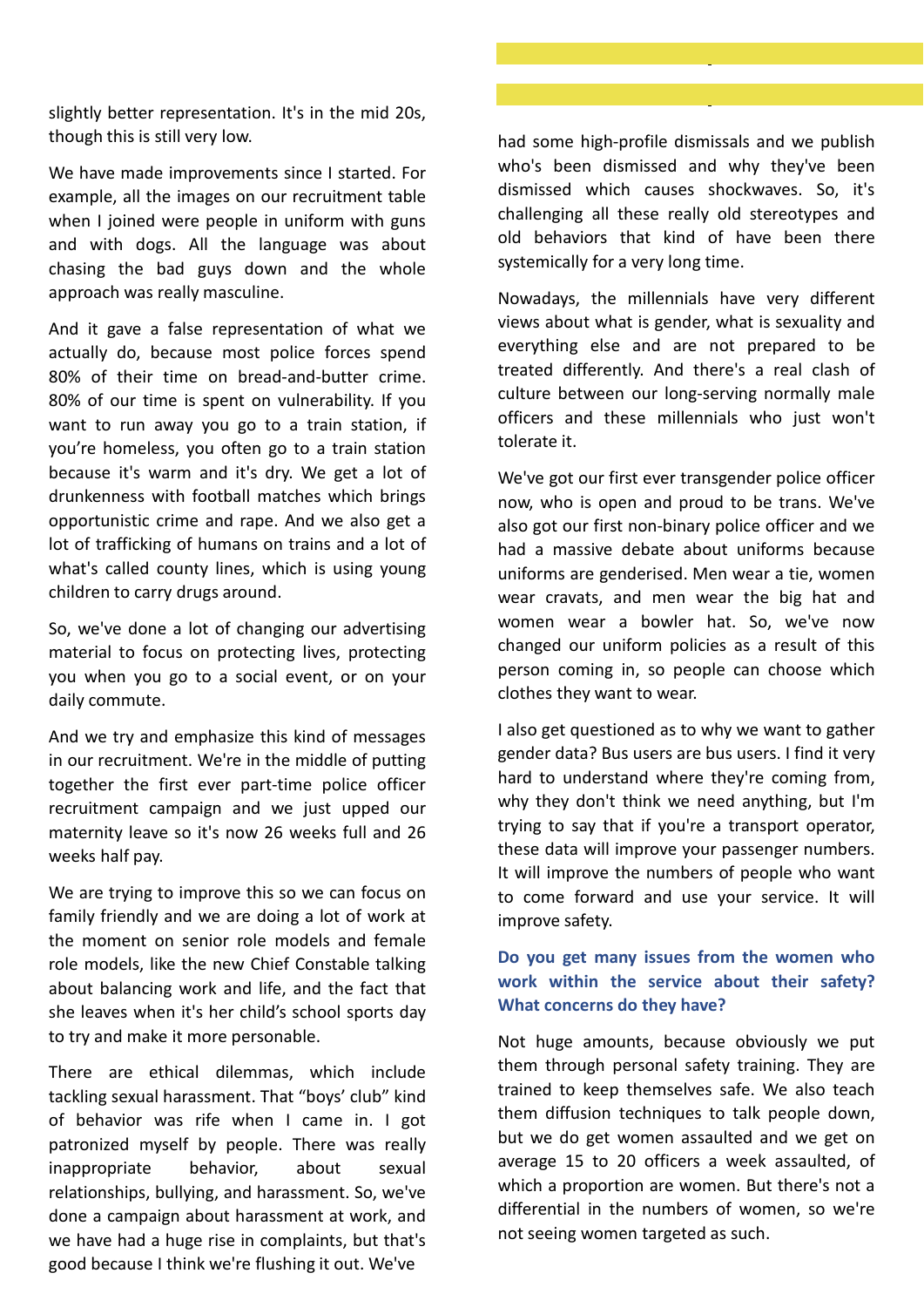#### **Thinking about women as the passengers then, are there any specifics that your staff are trained to look for or be more mindful of with women passengers?**

Absolutely, even though I work for BTP, if I'm on a train late at night, I always let my husband know which train I'm getting.

I would never get in a carriage just on my own or at the ends of the train. I'd be in the middle with other people, and I always worry if I'm going to the station I normally go to which is a little village. I might go to the nearest town because it will be busier, because I don't want to be getting off on my own in a deserted place. I worry if I have to walk to the car park. I worry if it's not well lit. I carry keys in my hand.

I had a conversation about this with my chief constable who said she feels very different when she's going home in a uniform as it feels safe. So, when she goes home in civilian clothes, she's a normal woman with all those fears.

We've got a big campaign going at the moment with the train operating companies about violence against women and girls, we're seeing an increase in rape and sexual harassment, particularly during COVID with the trains less occupied and people travelling at different times of the day compared to their normal commute.

This is a concern, but we have one of the best levels of resolving rape compared to other forces, but it is still only about 28%, which is absolutely shocking.

It's a systemic societal thing. And this is just one of the symptoms of it. Similarly, we get pretty high incidences of domestic abuse on trains often again involving alcohol.

So, our officers are trying to spot and intervene where they can and we've done quite a lot in safeguarding vulnerable women who've been trafficked. East European gangs seem to like to take the women that they're trafficking into prostitution onto trains to move them between areas. It's surprising the things that happen on trains.

#### So, what would you say then has been the biggest breakthrough in terms of gender and diversity in the workforce? Where would you say you've broken down these barriers?

In us. I think it's the appointment of a female Chief Constable for the first time in our history. We've been established for well over 100 years. But it is a very traditional old-fashioned force. I think the first appointments that the Chief Constable has made have been two women. So, I think that is a real strong signal. And actually, I've been surprised about how many women in the organization have said wow! If the Chief Constable can do it, so can I. Because I think that, if you have worked in a force for a long time which is very old fashioned and very male, you don't have those role models, and it's really meant something to our people, so that's really important.

Now, instead of bringing everyone to London, we're going to try and deliver a load of our content digitally and only do things you absolutely have to have face to face like personal safety training in London, and I'm hoping that will make a real difference to our recruitment. A part of the business case for investing in this new learning development approach was that 30% of candidates drop out. Female candidates drop out of the process once they realize they have to come to London for training. So, if we can turn that round and turn those that want to be police constables into recruits that will have a really big difference on the bottom line.

#### **So where do you want to go next then? What big idea do you have now after you've been making all these changes?**

I'm basically refreshing all the basics. I've just got a consultant in to go through recruitment top to bottom with the diversity lens about where else we can make changes and nudge things along and make a difference whether for women, ethnic minorities or others.

And we're just about to roll out a new leadership